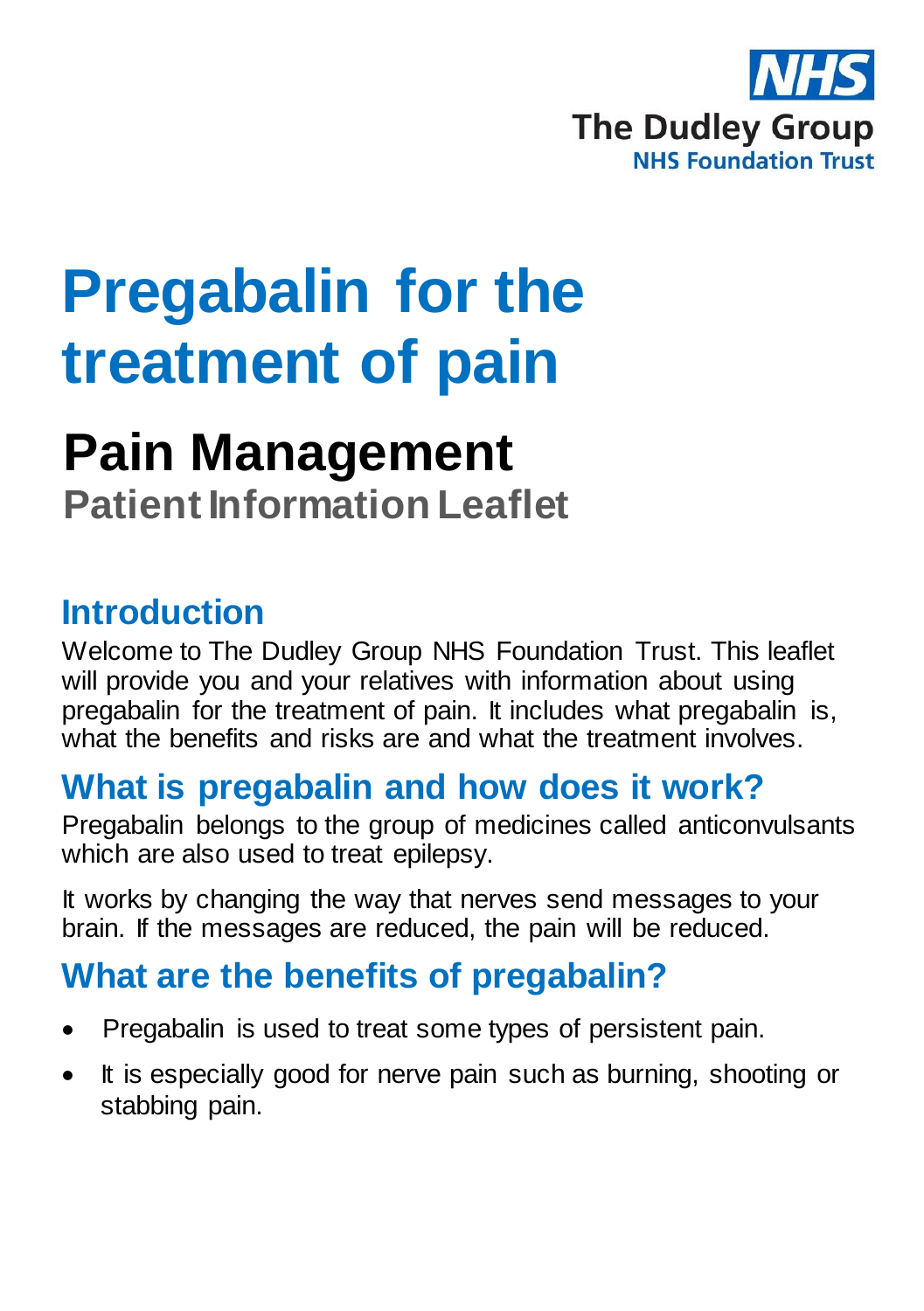#### **What are the risks?**

- Most side effects are mild and will go away after a few doses.
- Generally side effects are worse just after starting pregabalin or increasing the dose. It is important to keep taking pregabalin as these side effects usually wear off.
- Common side effects include drowsiness, dizziness, fatigue and muscle tremor. If you have these side effects and they are severe, contact your GP or pharmacist for advice.
- Less common side effects include vision disturbances, indigestion, weight gain, leg swelling, memory loss, mood changes, hallucinations or a rash. If any of these side effects occur, contact your GP or pharmacist for advice.
- Some people develop severe anxiety if they miss a dose and some take more than prescribed to help their symptoms. If you are worried this is happening to you, discuss it with your GP.

#### **Important**

**Pregabalin may cause drowsiness. Do not drive or operate heavy machinery if you feel drowsy.**

#### **What are the alternatives?**

You do not have to have this medicine and your consultant will discuss alternative treatments with you appropriate to your condition. If you prefer, you can continue to take your current painkilling medication without having any other treatment.

#### **Can I take this medication long-term?**

Yes, if it helps. You may wish to reduce treatment every so often, to check if your pain is still a problem. This should be done with the advice of your GP or pain specialist, gradually reducing your medication over a period of time.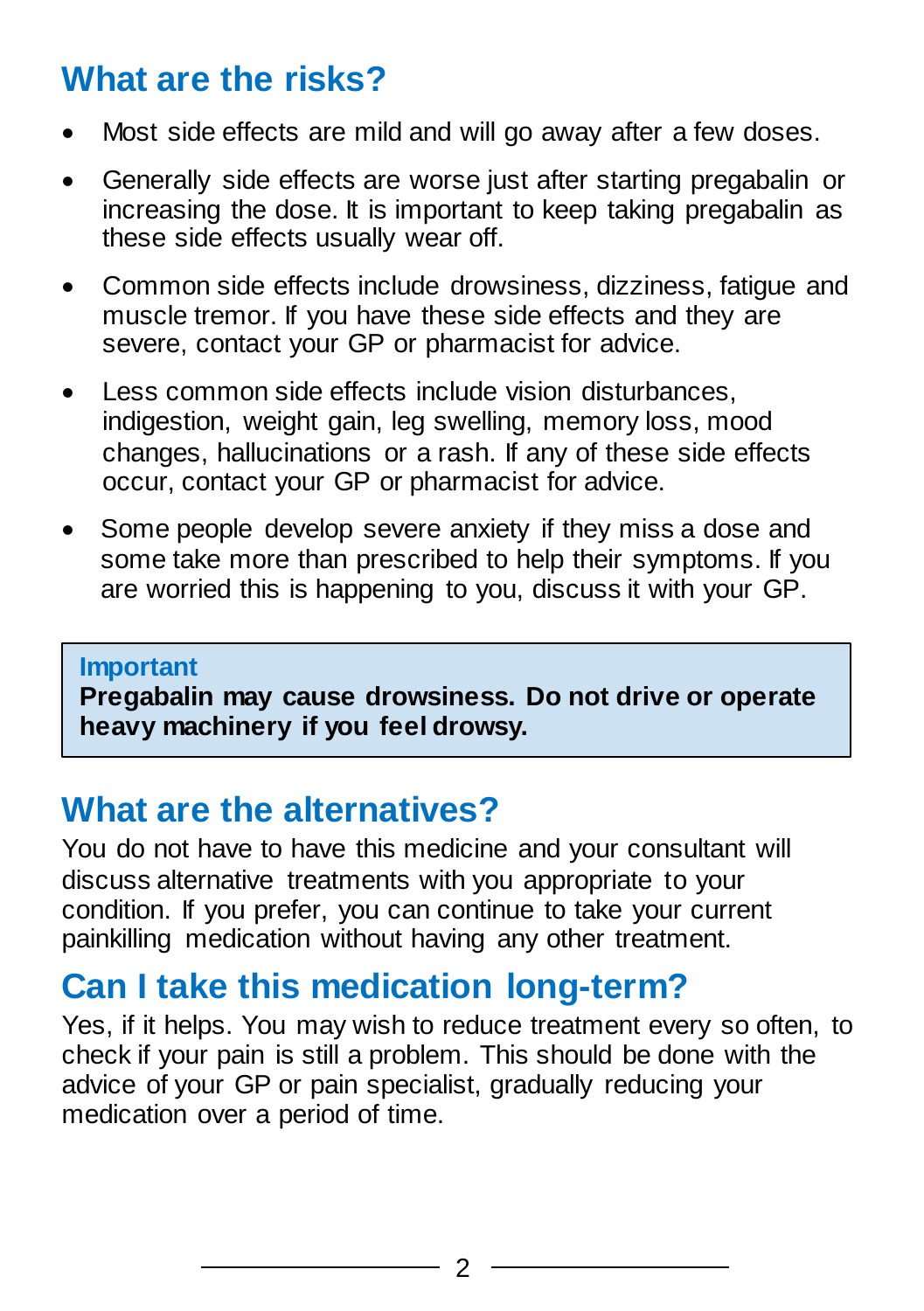#### **When should I take it?**

- Normally, the starting dose is small, taken between one to three times a day, but the dose will be gradually increased.
- Normally a minimum dose of pregabalin 75mg twice a day is needed to get any benefit and the dose may need to be increased to pregabalin 300mg twice a day.
- We will tell you how much to start taking and how to increase the dose. The table at the end of the leaflet will help you remember when to increase the dose.
- If you are taking antacid medication, it is best to wait for two hours after taking it before taking pregabalin.

### **How is pregabalin taken?**

- The capsules should be swallowed whole, with a glass of water.
- Pregabalin may be taken on an empty or full stomach.
- Do not take more than the prescribed dose.

#### **How long will it take to work?**

Every patient is different. You may notice some initial benefit within a few days; however, it may take up to one month to get full effect from the medicine.

Pregabalin does not work for everyone. If you do not feel any improvement in your pain after four to six weeks, do not suddenly stop taking the tablets. Speak to your GP to discuss reducing and stopping the medication.

#### **Can I drive?**

Pregabalin may cause drowsiness. If this happens, do not drive.

#### **Can I drink alcohol?**

Alcohol increases the sedative effects of pregabalin so it is best not to drink alcohol when you start taking it. Once you are settled on a steady dose, you may drink alcohol in moderation but it may make you more drowsy than normal.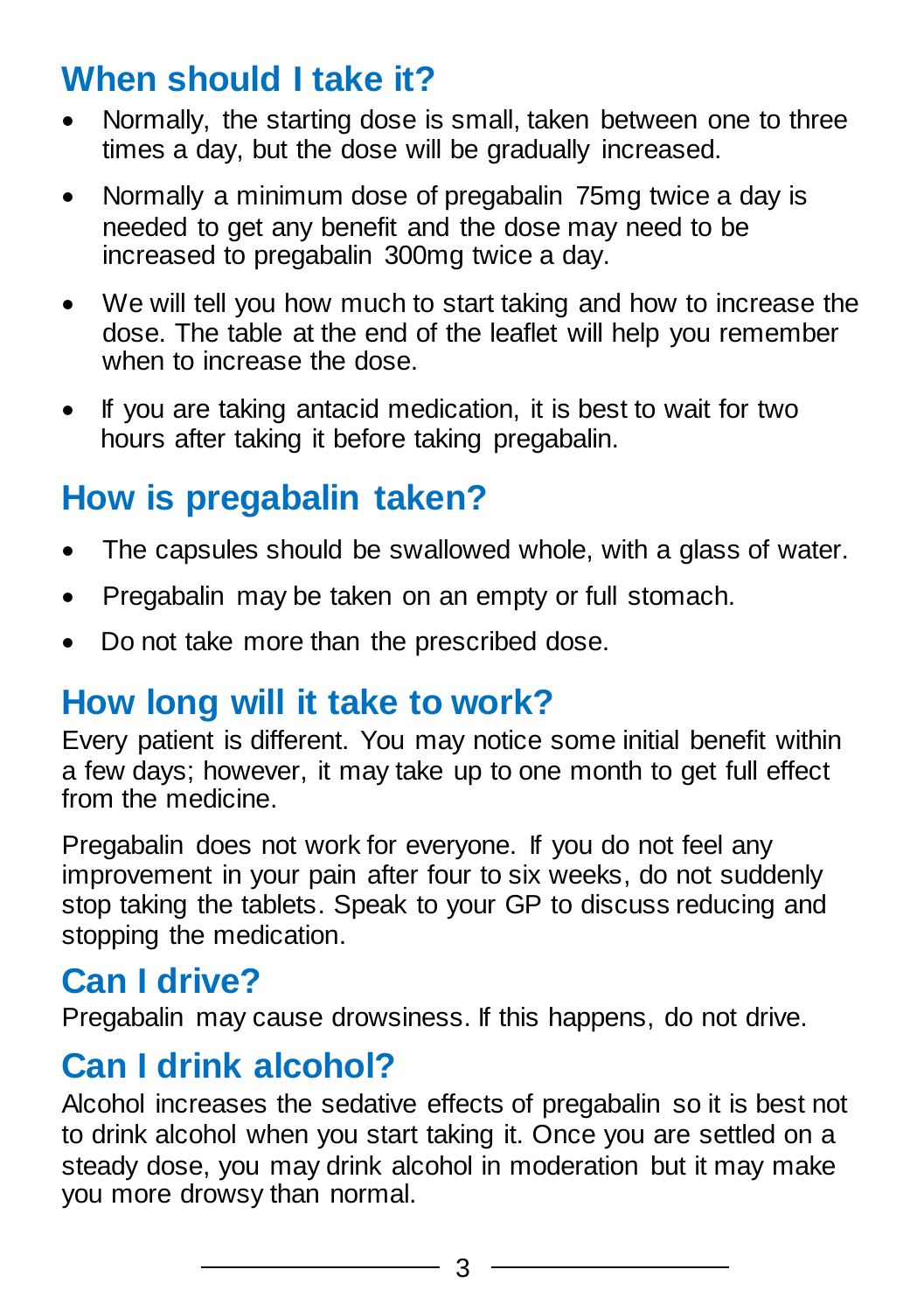#### **What should I tell the doctor?**

Please tell your pain consultant if you:

- Are allergic to any drugs
- Are taking any other medicines or herbal medicines
- Are pregnant or breastfeeding, or if you are planning to become pregnant
- Have had a heart attack recently or have any heart problems
- Have a history of epilepsy or fits
- Have glaucoma
- Have difficulty in passing water
- Have thyroid disease
- Have or have previously had a mental health problem
- Are taking an antidepressant medicine, especially one called a monoamine oxidase inhibitor (MAOI)

#### **What if I forget or miss a dose?**

Take it as soon as you remember. However, if it is almost time for your next dose, skip the missed dose and take your medication as normal. Do not take two doses together.

#### **What if I want to stop taking pregabalin?**

If you stop taking pregabalin suddenly, you might experience withdrawal symptoms. Speak to your GP or pharmacist who will be able to supervise a gradual reduction.

This information is not intended to replace your doctor's advice. We advise you to read the manufacturer's information for patients, which will be supplied by your pharmacist when your medicine is dispensed. Keep all medicines away from children, vulnerable adults or pets.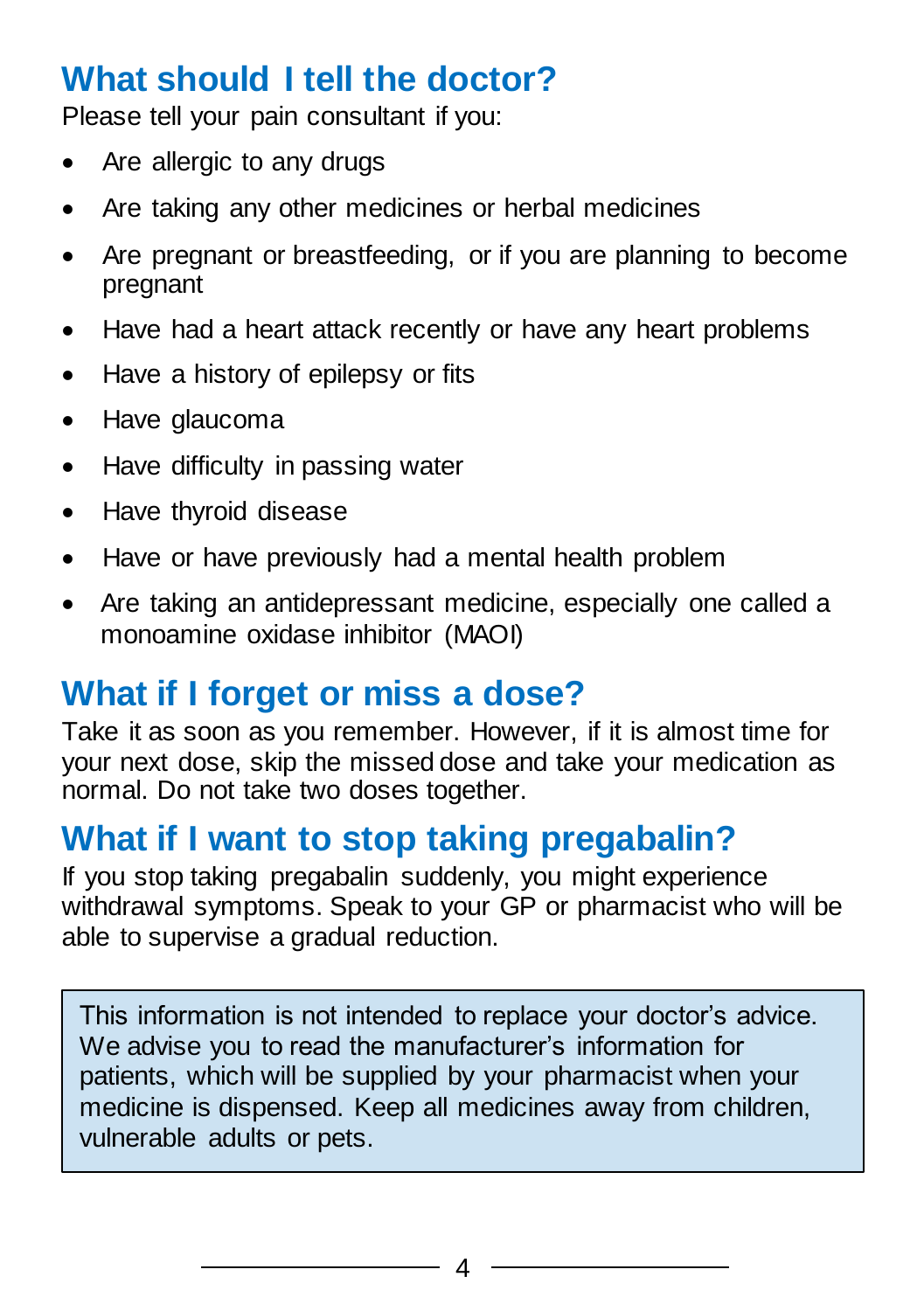You can use this table to keep track of when you take your tablets:

| <b>Date</b> | Morning | Lunch | Tea time | Night |
|-------------|---------|-------|----------|-------|
|             |         |       |          |       |
|             |         |       |          |       |
|             |         |       |          |       |
|             |         |       |          |       |
|             |         |       |          |       |
|             |         |       |          |       |
|             |         |       |          |       |

If you have any questions, or if there is anything you do not understand about this leaflet, please contact:

The clinical nurse specialists on the Pain Management helpline:

01384 244735 (9am to 5pm, Monday to Friday)

Russells Hall Hospital switchboard number: 01384 456111

**This leaflet can be downloaded or printed from:** http://dgft.nhs.uk/services-and-wards/pain-management/

If you have any feedback on this patient information leaflet, please email dgft.patient.information@nhs.net